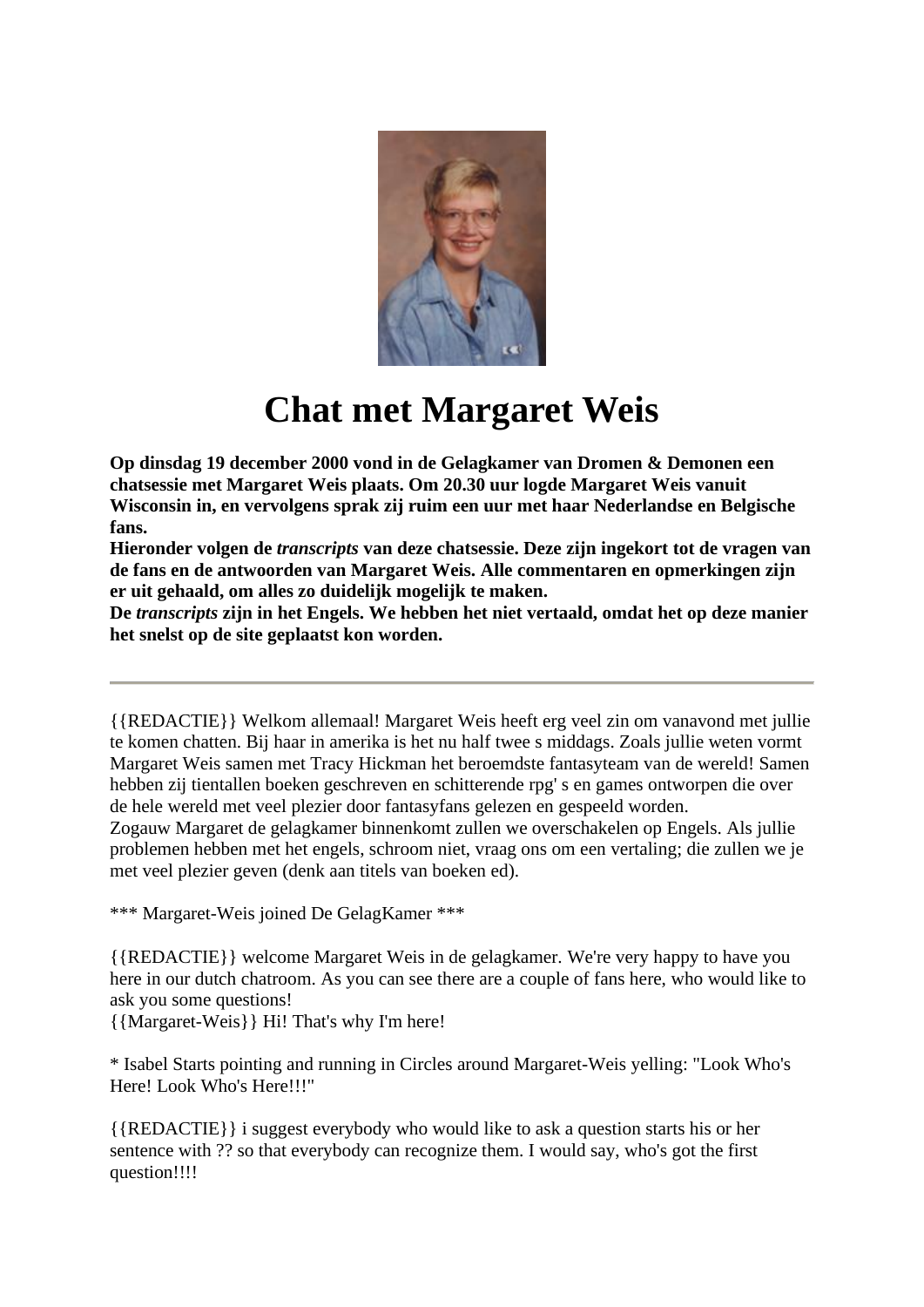{{Liandra}} ?? What made you decide to write fantasy?

{{Margaret-Weis}}I enjoy writing fantasy because it provides the greatest freedom to create.

{{WolfBrother}} !! I just wanna say I love Tasselhoff! that's all..oh...??is he based on someone you knew in Real Life?

{{Margaret-Weis}} Roger Moore, former editor of Dragon, wrote the first Tasslehoff story. He developed Tas's character. To me, he reminds me of Harpo Marx and the child actress Margaret O'Brien.

{{WolfBrother}} ah....I don't know any of them..sorry..

{{Margaret-Weis}} As to Harpo Marx, you can rent American movies featuring the Marx brothers. They're really funny!

{{REDACTIE}} ??I would like to ask you about THE SOVEREIGN STONE. When will this trilogy be finished?

{{Margaret-Weis}} Tracy and I are working on the second volume right now. The title is Guardians of the Lost.

{{REDACTIE}} ?? How did you invent Gareth? Is a whipping boy a well known personality?

{{Margaret-Weis}} Yes, the whipping boys really existed in medieval times because one dared not lay a hand on the future king.

{{Sinistrad}} ?? I'm addicted to fantasy and a great fan of your Work!! But what made you decide to add lasers and SF aspects to the final part of the doomsword series? {{Margaret-Weis}} Well, it fit in with what we wanted to do with the world and it also allowed us to continue to develop the theme.

{{Kayama}} ??what is it like to work with a co-writer?

{{Margaret-Weis}} It's fun. It's always good to have someone around to help you develop the plot. I get the characters into really tight situations, then call Tracy to get them out.:)

{{Liandra}} ?? What would you do if you had to marry someone to save the world, like the girl in The Rose of the Prophet (hope I got the title right)?

{{Margaret-Weis}} I loved Rose of the Prophet. That was sort of a royal marriage.

{{Sinistrad}} You totaly suprised me with a new kind of fantasy by the way :)

{{Margaret-Weis}} Really? In what way?

{{Sinistrad}} The arabian nights kinda stories

{{Margaret-Weis}} Oh, yes. That took a lot of research.

{{Sinistrad}} no dragons or knights

{{Margaret-Weis}} No, but we had angels and djinn.:)

{{Elvendream}} ?? what kind of research do you do for your work?

{{Margaret-Weis}} I researched Arabian culture, what the people wore, what they ate, how they lived.

{{Elvendream}} ?? Do you research the middle ages, or the modern times?

{{Margaret-Weis}} I researched middle ages.

{{Elvendream}} how much time do you spend on research for a book?

{{Margaret-Weis}} It's hard to say. The research is on-going. I'm always looking up something or other. For Sovereign Stone, I researched the kind of food that people ate in late medieval times and the sort of clothes they wore. So every time there was a meal, I had to go look up recipes! I really enjoy research. I always had fun writing research papers.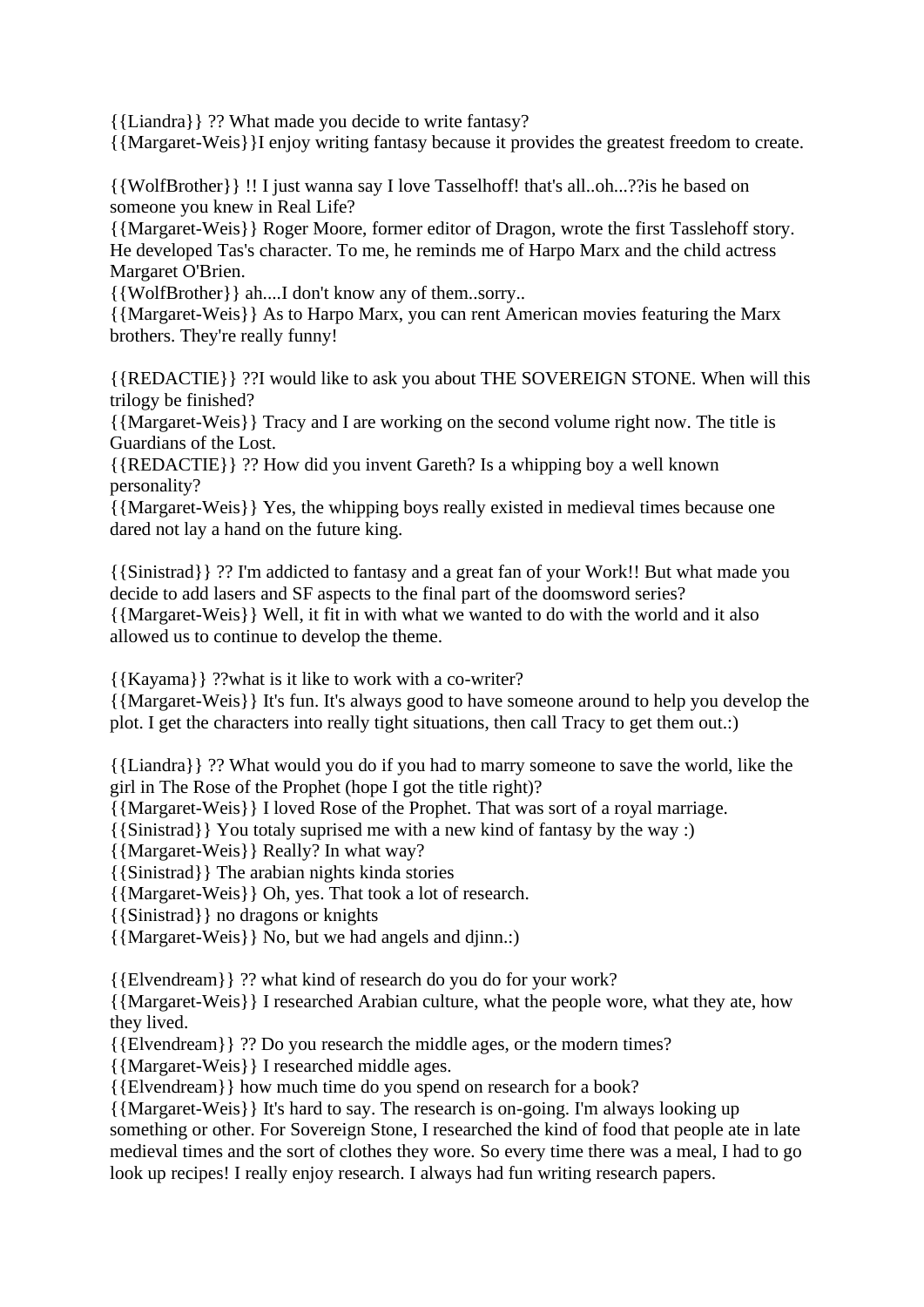{{Elvendream}} I'm taking courses in the middle ages, and very often I'm surprised. Is that the same for you?

{{Margaret-Weis}} Yes, one tends to think of the middle ages as being dark and gloomy, but they knew how to party!:) The upper classes, at any rate. Not too pleasant for the lower classes.

{{Elvendream}} what was the most surprising thing you found out while doing research? {{Margaret-Weis}} Probably that the lady wife of a nobleman was responsible for giving a visiting noble a bath on his arrival.

{{REDACTIE}} Is Tracy just as interested in research as you are? Or does he play a different part in your cooperation?

{{Margaret-Weis}} Tracy does research in different areas. He was responsible for developing the magic system in Deathgate. It's all based on probability theory.

{{Kayama}} ??Do you and Tracy ever disagree on a storyline? {{Margaret-Weis}} Not often. We work out the plot synopsis ahead of time.

{{WolfBrother}} ??Oh...what are you're favorite authors and where do you get your inspiration from?

{{Margaret-Weis}} Favorite authors are Charles Dickens, Jane Austen, Alexander Dumas, Mary Renault, among others. Regarding inspiration, it comes from various places. Deathgate came to me in Epcot Center in Disney World.

{{Haplo}} How did you get the idea for the Labyrinth where you once put me in ??

{{Margaret-Weis}} The Labyrinth came about because we needed a prison.

{{Liandra}} ?? What is the best way to get inspiration?

{{Margaret-Weis}} As far as inspiration, you really shouldn't wait to be inspired. Just sit down and start to work. If you wait for inspiration, you'll never write. I write everyday from 8:00 am to 11:30. I love my work, but I can't sit around and wait to be inspired.

{{Liandra}} ?? Do you read other fantasy? Which do you like?

{{Margaret-Weis}} I don't read fantasy. Never read what you're writing.

{{REDACTIE}} ?? How much of the book Well of Darkness is based on a RPgame? {{Margaret-Weis}} We developed the game at the same time we were working on the novel. Actually the game setting is about two hundred years after the novel. Volume 2 picks up where the game is.

{{Isabel}} which rpg is that??

{{Margaret-Weis}} The RPG is called Sovereign Stone. You can find out more about it on our website at www.sovstone.com.

{{REDACTIE}} ?? Do I understand correctly that you are writing now on the Sovereign Stone and at the same time at Dragonlance Chronicles?

{{Margaret-Weis}} Yes, Tracy and I are working on the two simultaneously. We weren't supposed to, but our Sovereign Stone publisher went through a buy-out and the book was pushed back. We work for about nine months on DL and then nine months on Sovereign Stone.We don't write them together!

{{REDACTIE}} by the way, the first part of sovereign stone will be published in dutch in april 2001

{{howan}} ?? any chance of an dragonlance movie ? (almost afraid to speak out) {{Margaret-Weis}} After the D&D movie, I think that killed any chance of DL being a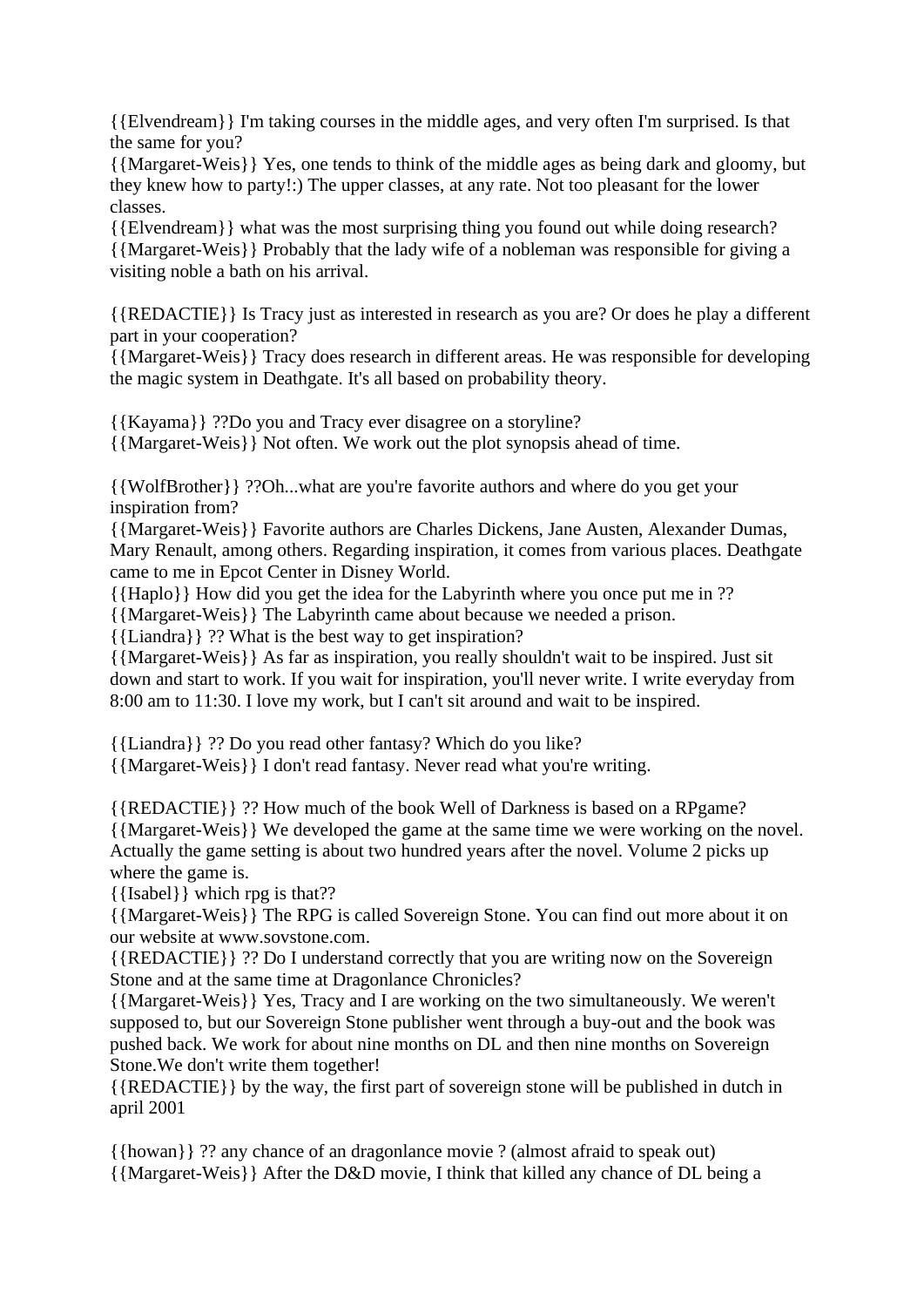movie.

{{WolfBrother}} yeah...what do you think of the upcoming AD&D movie? (to be honest..what I saw of it was kindof really bad...)

{{Margaret-Weis}} The D&D movie was the absolute worst movie I have ever seen in my life. That includes a video made by a kindergarten class.

{{Sinistrad}} How important is the internet for writers like yourself? ( I'm thinking of research, communication etc. )

{{Margaret-Weis}} I wrote my first books way, way before the internet. I still use the library for research.

{{howan}} ?? you seem to embrace internet more than others, I remember you posting on usenet quite regularly

{{Margaret-Weis}} I really enjoy the internet. It's fun talking to people.

{{Haplo}} How does your husband feel about you spending an awfull lot of time with another man?!

{{Margaret-Weis}} Tracy lives in Utah. That's a long way away. We don't see each other that often. Don doesn't mind. He and Tracy are friends.

{{REDACTIE}} so you use email a lot yhen, i guess?

{{Haplo}} Do you and tracy mail eachother your progress?

{{Margaret-Weis}} Oh, yes. Daily!

{{REDACTIE}} ??Margaret, I heard an upsetting story about you, that you are suffering from a very bad RSI (pain in the arms etc) - is that true?

{{Margaret-Weis}} No, I'm a breast cancer survivor. Seven years now. Otherwise, I'm in great shape. I exercise and lift weights.

{{Sinistrad}} Are you ever going to write a story similar to the deathgate series?! It's still my Fav!

{{Margaret-Weis}} There are so many other worlds to explore! I think you'll enjoy Sovereign Stone.

{{WolfBrother}} ?? Do you don't like some of your own books? or aren't happy about it? {{Margaret-Weis}} I never like to go back to read what I've written. I always want to change it.

{{REDACTIE}} ??how does it feel to be in virtually in the netherlands (and belgium)?? {{Margaret-Weis}} Lots of fun! And you're virtually in Wisconsin. With twenty inches of snow on the ground.

{{REDACTIE}} TWENTY INCHES?????? That's how much? 50, 60 centimeters?? {{Sinistrad}} good writing conditions ;) Must feel real good, writing a book infront of the fireplace ;)

{{Margaret-Weis}} Well, I'm upstairs and the fireplace is downstairs. We live in a converted barn. Lots of fun. I write in the loft. That's the upper portion of the barn, where they store hay. {{REDACTIE}} do you often go out in the snow? Walking or skiing or anything?

{{Margaret-Weis}} Yes, I like snow. I walk the dogs. And I like to snow-shoe. I don't ski. I'd kill myself.

{{Kayama}} ??what kind of dogs do you have?

{{Margaret-Weis}} I have a collie, a lab and a border collie. Plus three cats.

{{REDACTIE}} ??what are their names???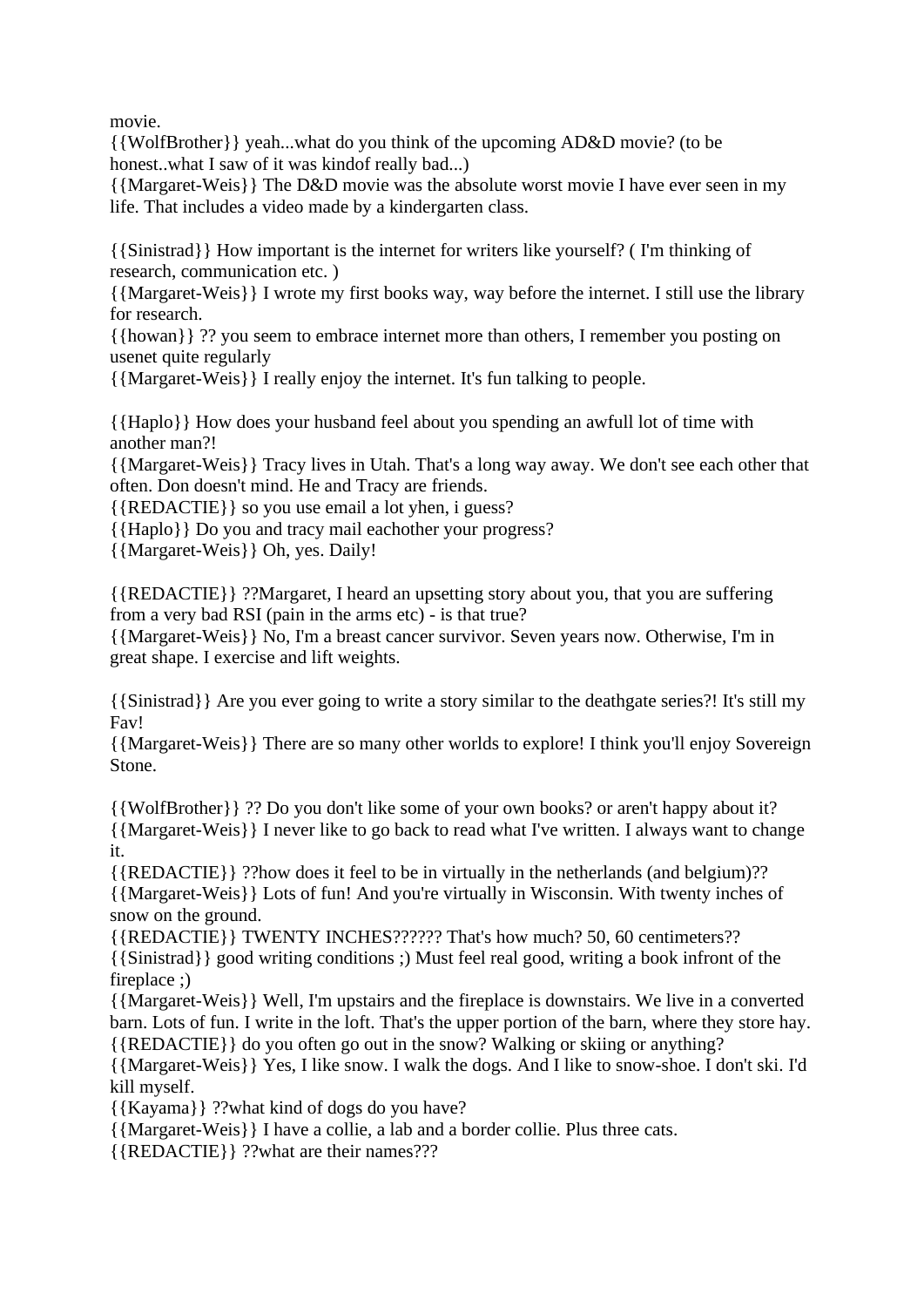{{Margaret-Weis}} The dogs are Shasha, Kelly and Tess. The cats are Nickolai Mouseslayer, Motley Tatters and Shiva Destroyer of Worlds.

{{WolfBrother}} do you listen music when you're writing? (yeah...I know its a really standard question) and what then? does it influence your writing?

{{Margaret-Weis}} No, I can't listen to music while I write. I need to hear the music of the words.

{{howan}} ?? want to say bye mrs weis , gotta check out what greenspan has done

{{Margaret-Weis}} You mean Alan Greenspan?

{{howan}} yeah the big man

{{Margaret-Weis}} You must follow the stock market!

{{howan}} i'm a floorbroker

{{Margaret-Weis}} Oh, cool! Here's hoping he cuts interest rates.

{{howan}} i dont' think he will cut interest, with the plans of bush

{{Margaret-Weis}} They figure he'll cut them this time or next time the Fed meets. He's worried.

{{REDACTIE}} ?Greenspan does not sound like fantasy novels - do you read AND follow the stock market, Howan?

{{Margaret-Weis}} it's probably more fantasy than what we write.:)

{{REDACTIE}} anyway, margaret, how do you feel about the president/electionthing??

{{Margaret-Weis}} The election was fascinating.

{{Isabel}} ??what kind of women do you like to write, nice women , stubborn etc??

{{Margaret-Weis}} I like writing strong women.

{{REDACTIE}} strong in what way?

{{Margaret-Weis}} Women who take control of their lives. I think Maigrey in Star of the Guardian is my favorite character. She is not who I am, but who I'd like to be. {{REDACTIE}} that' s not (yet) published in dutch...

{{Elvendream}} do you write somewhat autobiographic?

{{Margaret-Weis}} Every writer draws on personal feelings and experiences.

{{REDACTIE}} could you give an example?

{{Margaret-Weis}} Well, if you try to describe what a character feels like when he's afraid, you have to be able to think of what you feel like when you're afraid. Then you write about those feelings.

{{Elvendream}} but if the character is from another gender, or race... then you cannot really do that, can you?

{{Margaret-Weis}} Sure, you can. You just need to put yourself in their position.

{{REDACTIE}} but how do you do that???

{{Margaret-Weis}} I write from a male viewpoint lots of times. You get inside the character's head. You make yourself into that person. Sometimes I make myself feel the emotion while I'm writing. I think back to an experience when I was afraid and I relive it. Not very pleasant sometimes.

{{Isabel}} isn't that hard

{{Margaret-Weis}} Yes, it's hard. But it makes for a more realistic character. Readers say, Yes, I've felt like that. I know what that person is going through.

{{WolfBrother}} Do you ask other people for advise then?

{{Margaret-Weis}} Yes. For example, my husband is a retired Captain in the military. He helps me on the military bits.